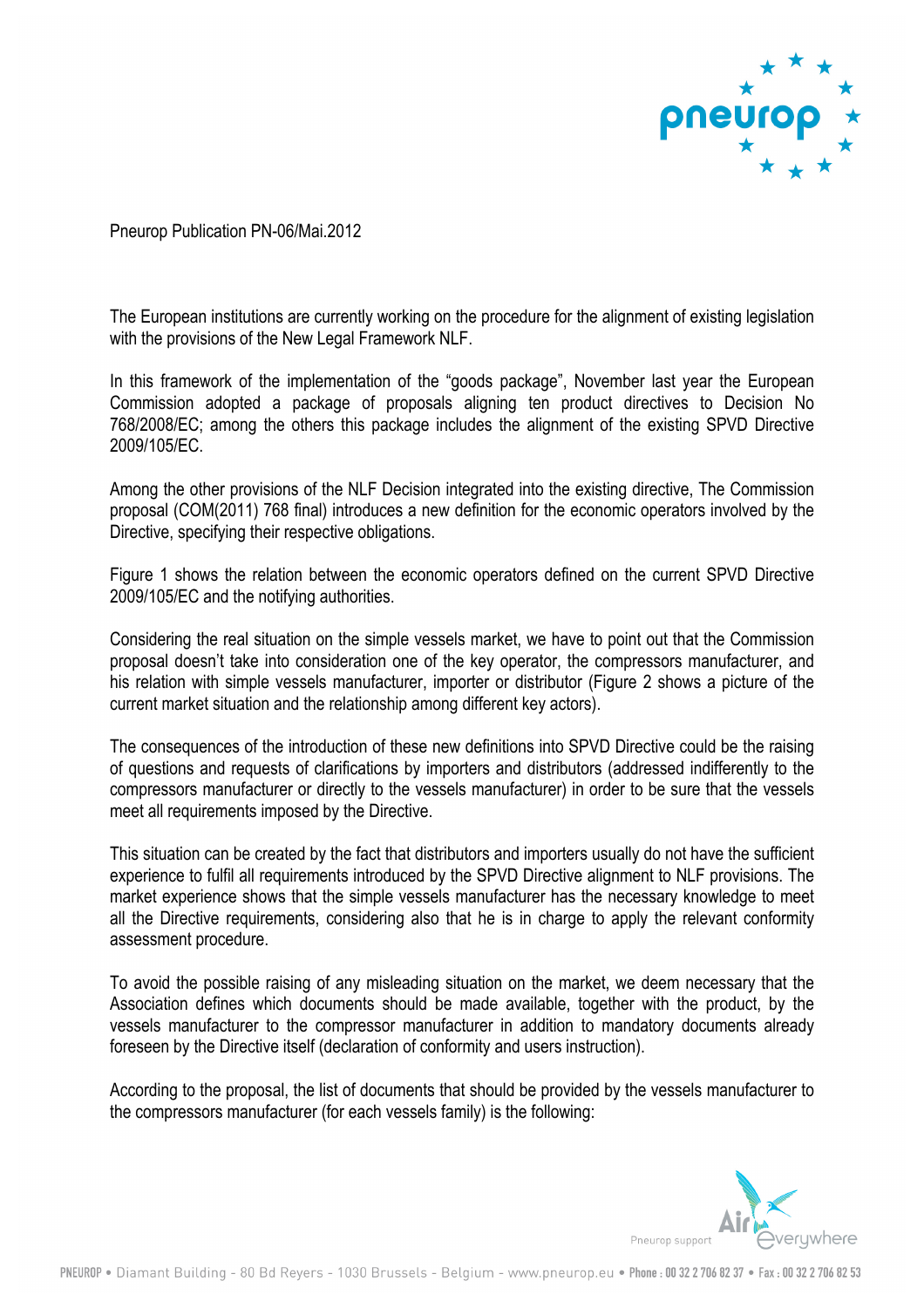

- 1) EC type examination certificate of the vessels family issued from the Notified Body
- 2) List of all vessels family variants
- 3) Drawing of the family
- 4) Extract of the calculations

These documents are the only one that should be held by importers or distributors. In case of specific request coming from the market surveillance activity, national authorities should be able to receive all necessary explanations or additional documentation directly by the vessels manufacturer.

Figure 3 shows a picture of market situation and the relationship among different economic operators that will be created as a consequence of the Pneurop proposal

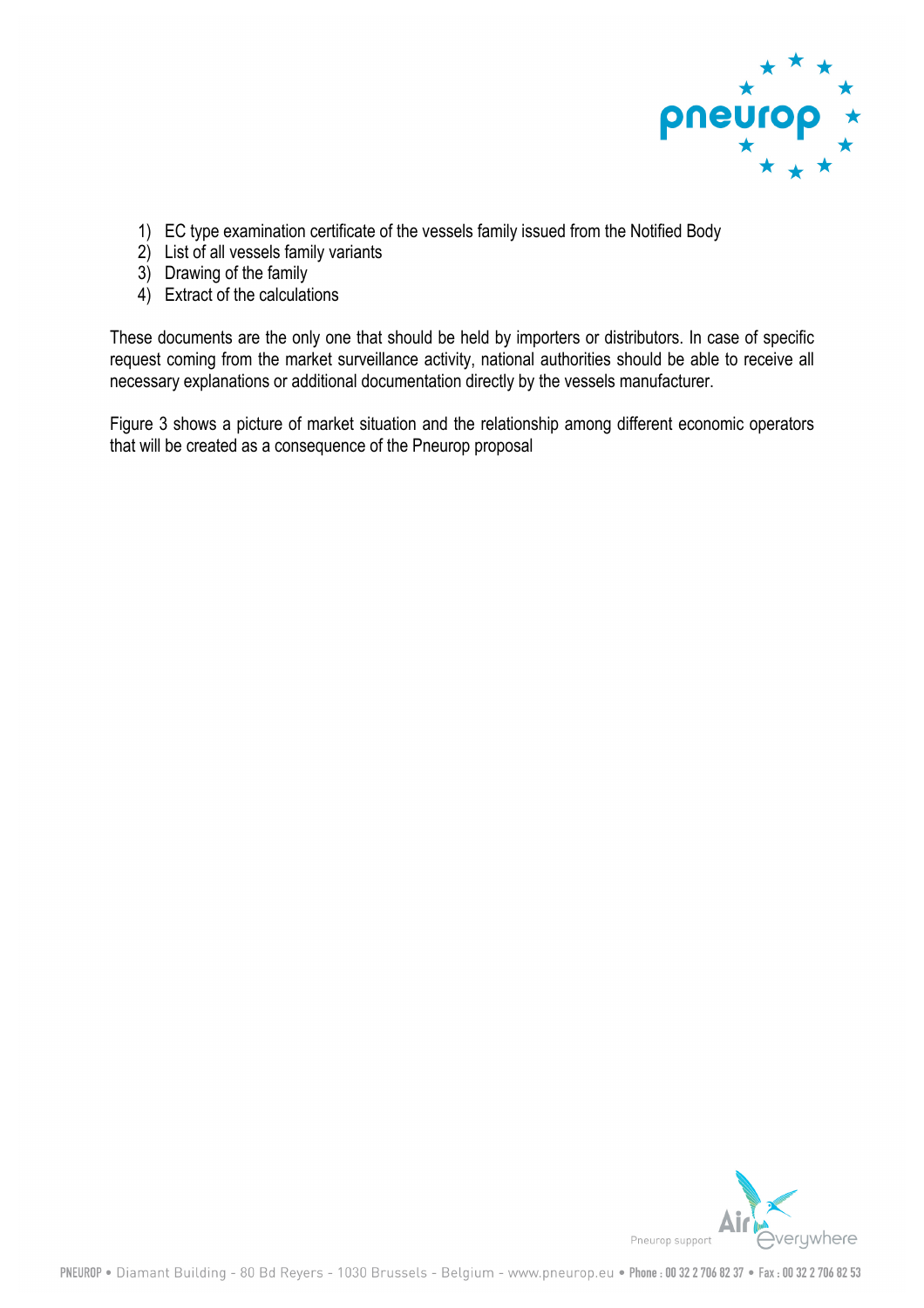

Fig. 1



verywhere Pneurop support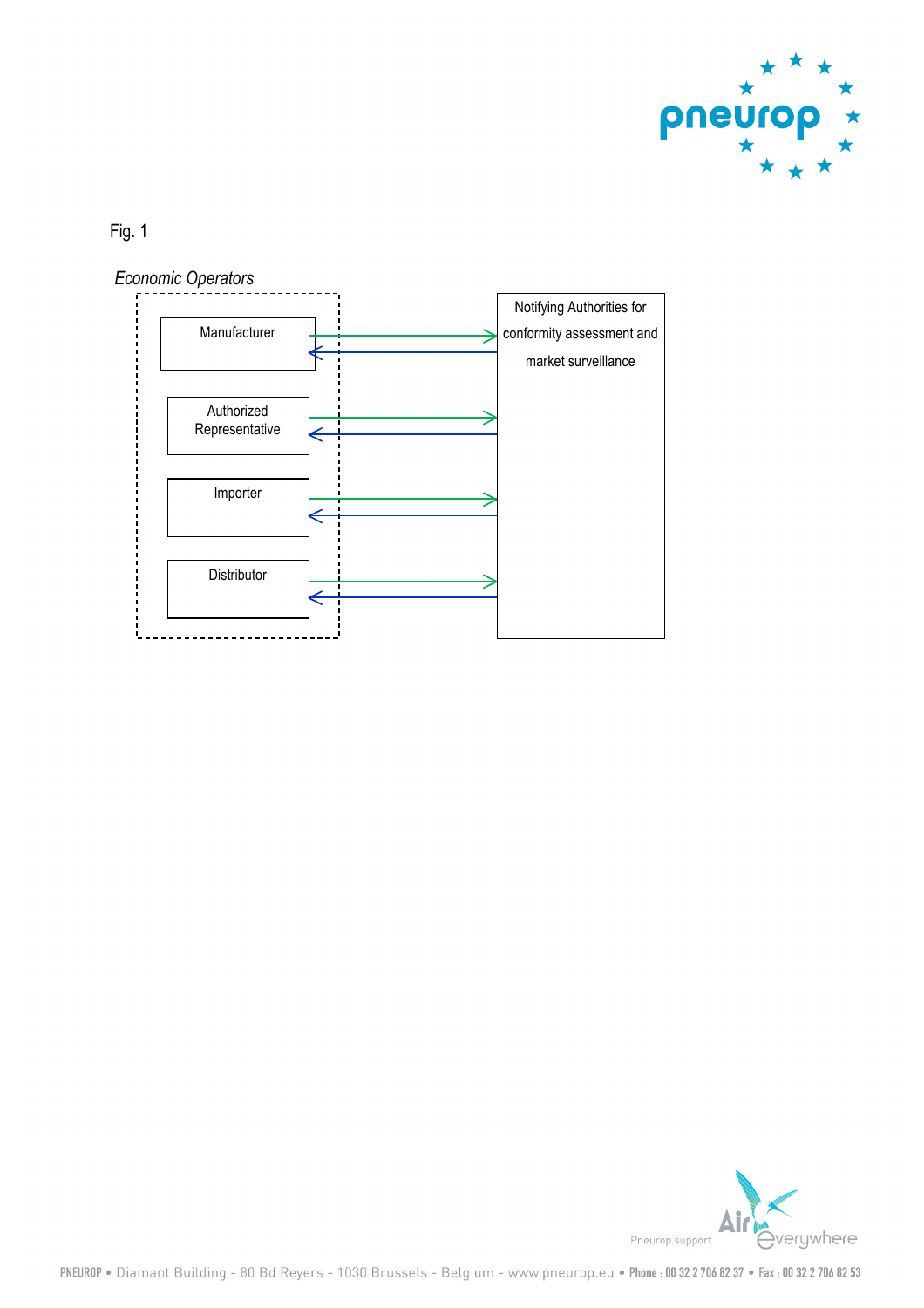

## Fig. 2

## **CURRENT MARKET STRUCTURE**



Fig. 3